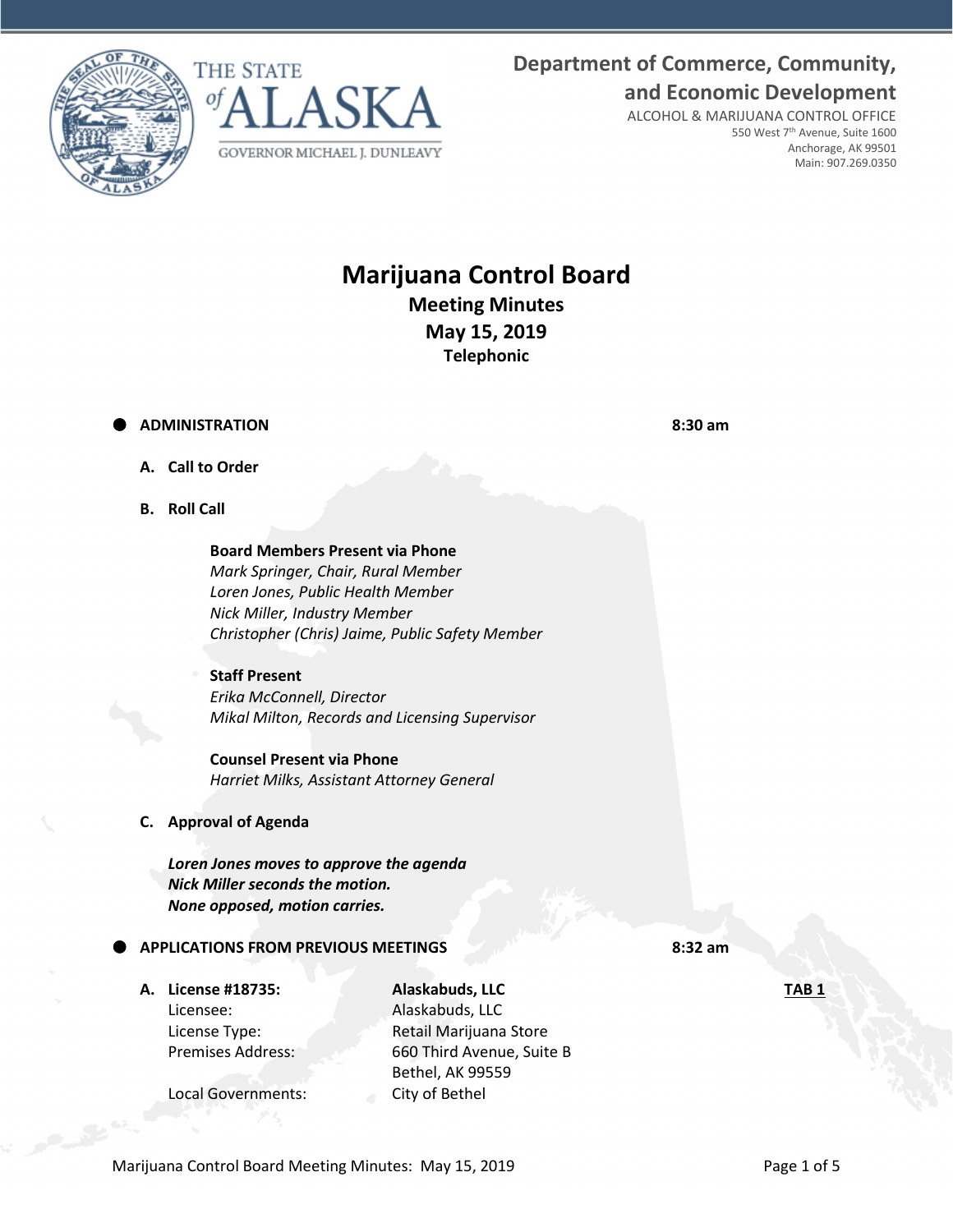# *Nick Miller recuses himself from consideration and voting regarding license 18735 for financial interest. The chair agrees; allows recusal.*

#### *Loren Jones moves to approve license 18735 with delegation. Mark Springer clarifies that a second is not needed because there are only 3 voting members for this tab.*

*Nick Miller, as applicant, is present via phone to discuss his application. He summarizes his application and answers board questions regarding the status of the conditional use permit and the status of the Fire Department approval.* 

#### *None opposed, motion carries.*

#### *Nick Miller returns to the meeting as a board member.*

| <b>B.</b> License #19616: | <b>Buds Below Zero</b>                 | TAB <sub>2</sub> |
|---------------------------|----------------------------------------|------------------|
| Licensee:                 | Nangiaqtuuvik, LLC                     |                  |
| License Type:             | Retail Marijuana Store                 |                  |
| <b>Premises Address:</b>  | 4326 Laura Madison Street              |                  |
|                           | Barrow, AK 99723                       |                  |
| Local Governments:        | City of Utgiagvik; North Slope Borough |                  |
| <b>For Consideration:</b> | Objection received.                    |                  |
|                           |                                        |                  |

*Robert Kaleak, applicant, and Jessika Smith, counsel, are present via phone to discuss the application.* 

#### *Nick Miller moves to approve with delegation. Chris Jaime seconds the motion.*

*Mark Springer explains to Chris Jaime what delegation means.* 

*Applicant answers board questions regarding the changes made to the premises to address the board's concerns brought up in the previous meeting, status of remodel (which has not begun), parking, planning permit from the city, ownership, experience, desire to open a business in Utqiagvik, "coat room" that opens into the utility room (it will be locked or available to staff), the future cultivation area being problematic, and consultant or management services attained (Jackie Swan, familiar with the cannabis industry, will be an employee).*

*Loren Jones asks Harriet Milks about the Barrow codes regarding the allowed retail, he reads the code and asks if the kief, shatter, and wax count as products that are not allowed to be sold in Utqiagvik.* 

*Harriet Milks states that she believes that those items count as "products" which would be prohibited.*

*Loren Jones states that his concern is that the business can only sell bud or flower. He is concerned that the applicant will have difficulty accessing the product and whether or not the business model will be able to hold up. He asks the applicant if he believes that selling bud and flower is a viable business.* 

*Applicant states that he finds it to be sustainable; he plans on selling small but he wants to continue to work with the community and operate as dictated by the community.*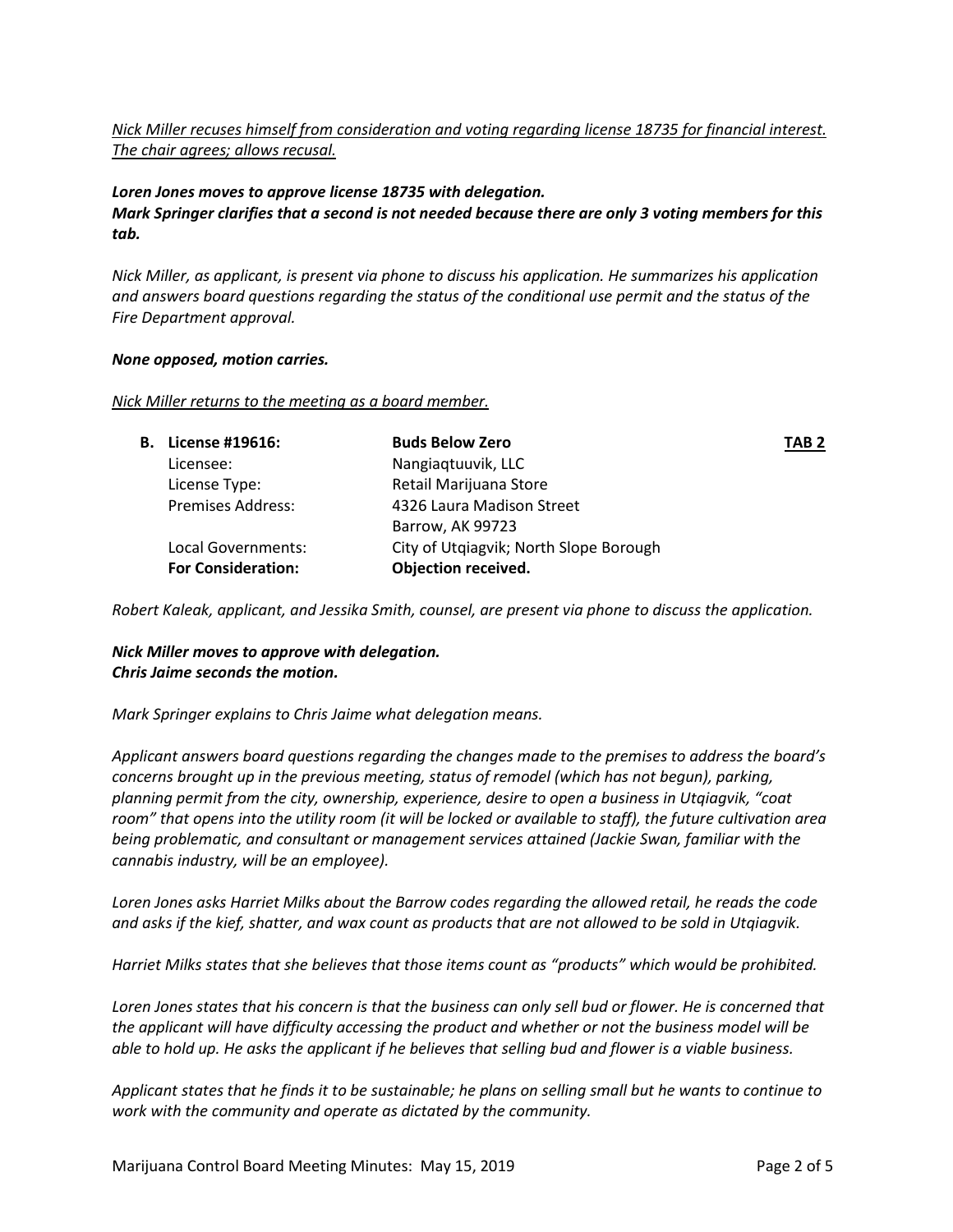#### *Erika McConnell exits the meeting at 8:55 am.*

*Chris Jaime asks if the local community provides a conditional permit for this type of business.*

*Mark Springer confirms that most communities will allow this by providing a use permit. However, there are some local governing bodies that hold approval until they receive approval from the Marijuana Control Board.* 

*Counsel answers board questions regarding the status of the Utqiagvik fire marshal approval (not yet submitted).* 

*Nick Miller expresses that he appreciates the change in diagram and he tells the applicant that this is a difficult business but he wishes them luck.* 

*Mark Springer asks the applicant how familiar with the black market in Utqiagvik is at this time.*

*The applicant confirms that the black market is extensive.*

*Mark Springer states that the applicant should keep in mind that there will be stiff competition against the black market especially with the requirements placed on legal operators by the city. He hopes that this works out for the applicant but that this is not a business mowing lawns, it is a difficult business.* 

*The applicant confirms that he understands the difficulties, and that there is community support for his establishment.*

*Chris Jaime states that he wants to vote yes but he is concerned about the additional approvals.* 

*Mark Springer explains that these items are usually resolved in delegation.* 

*Harriet Milks also explains delegation, the board only meets a few times a year but because applications occur all year, there may be approvals not yet received due to the schedule. The application may be approved with delegation but that the license does not issue the license until all approvals are received.* 

*Loren Jones, Mark Springer, and Chris Jaime vote no, and Nick Miller votes yes. Motion fails 3-1.*

*Applicant asks about the reason for denial.* 

*Mark Springer states that his largest concern is economic viability based on the constraints placed by the city, and the hesitation of the zoning authority to approve the application seems odd.* 

*Counsel asks about the difference between this and a SLUP from the muni.*

*Mark Springer states that this is a non-prejudicial no vote and that he can come back with a new application at any time. He asks that the applicant go to the Local Government and work with them.*

*Applicant asks if he can move to table the motion and Board Chair explains that he cannot make a motion.*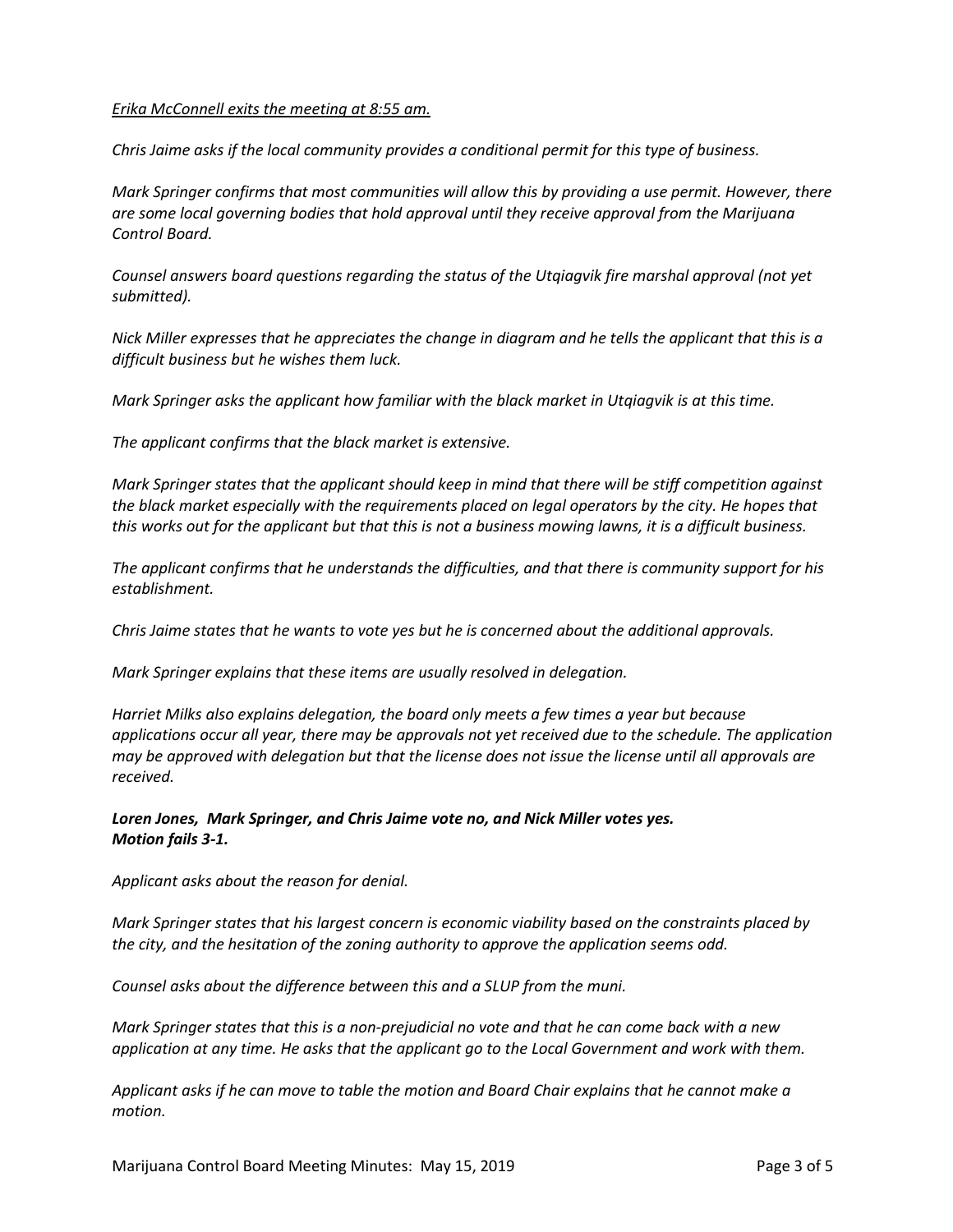*Loren Jones references 3AAC 306.080 denial of application and states that the notice of denial will provide the applicant with their appeal rights. For the record, his major concern is the viability of the business. He was concerned that the local option will likely change with marijuana as it has with alcohol. He appreciated the work on the premises diagram but still has concerns. He reminds the applicant of the opportunity to appeal.* 

*Applicant states that he is opposed to the denial that is being based on the local government process that is not complete.*

*Mark Springer states that the applicant may provide this information to the director in the informal conference and then the formal hearing before the board. At that time there will be opportunity for the applicant to provide additional information.* 

*Applicant and board discuss the procedures again.*

*Mark Springer states that the board is a discretionary board. The door is not closed to this applicant.*

*Harriet Milks states, to the counsel, that once the letter is received regarding the informal conference, she would be involved and at that time denial can be discussed.* 

| OPERATING PLAN CHANGES |                          | $9:14 \text{ am}$                  |                  |
|------------------------|--------------------------|------------------------------------|------------------|
|                        |                          | Southeast Alaska Laboratories, LLC | TAB <sub>3</sub> |
|                        | Licensee:                | Southeast Alaska Laboratories, LLC |                  |
|                        | License Type:            | <b>Marijuana Testing Facility</b>  |                  |
|                        | <b>Premises Address:</b> | 5450B Jenkins Drive                |                  |
|                        |                          | Juneau, AK 99801                   |                  |
|                        | Local Governments:       | City and Borough of Juneau         |                  |
|                        |                          | A. License #10512:                 |                  |

*Nick Miller moves to approve the operating plan change. Chris Jaime seconds the motion.*

*The proposed new scientific director, Ryland Buller, and applicant Jessica Dreibelbis are present via phone.* 

*Mark Springer asks the scientific director to summarize his experience.*

*Ryland Buller summarizes his experience as listed in Tab 3 and answers board questions regarding professional engineering registration (not received or usually issued to chemical engineers), knowledge of laboratory apparatus, testing procedures for THC, handlers card (attained), testing for contaminates, consultant status at the existing lab, and what his duties at Alaska Brewing Company were.*

*None opposed, motion carries.* 

**BOARD COMMENTS 9:32 am**

*None.*

Marijuana Control Board Meeting Minutes: May 15, 2019 **Page 4 of 5** Page 4 of 5